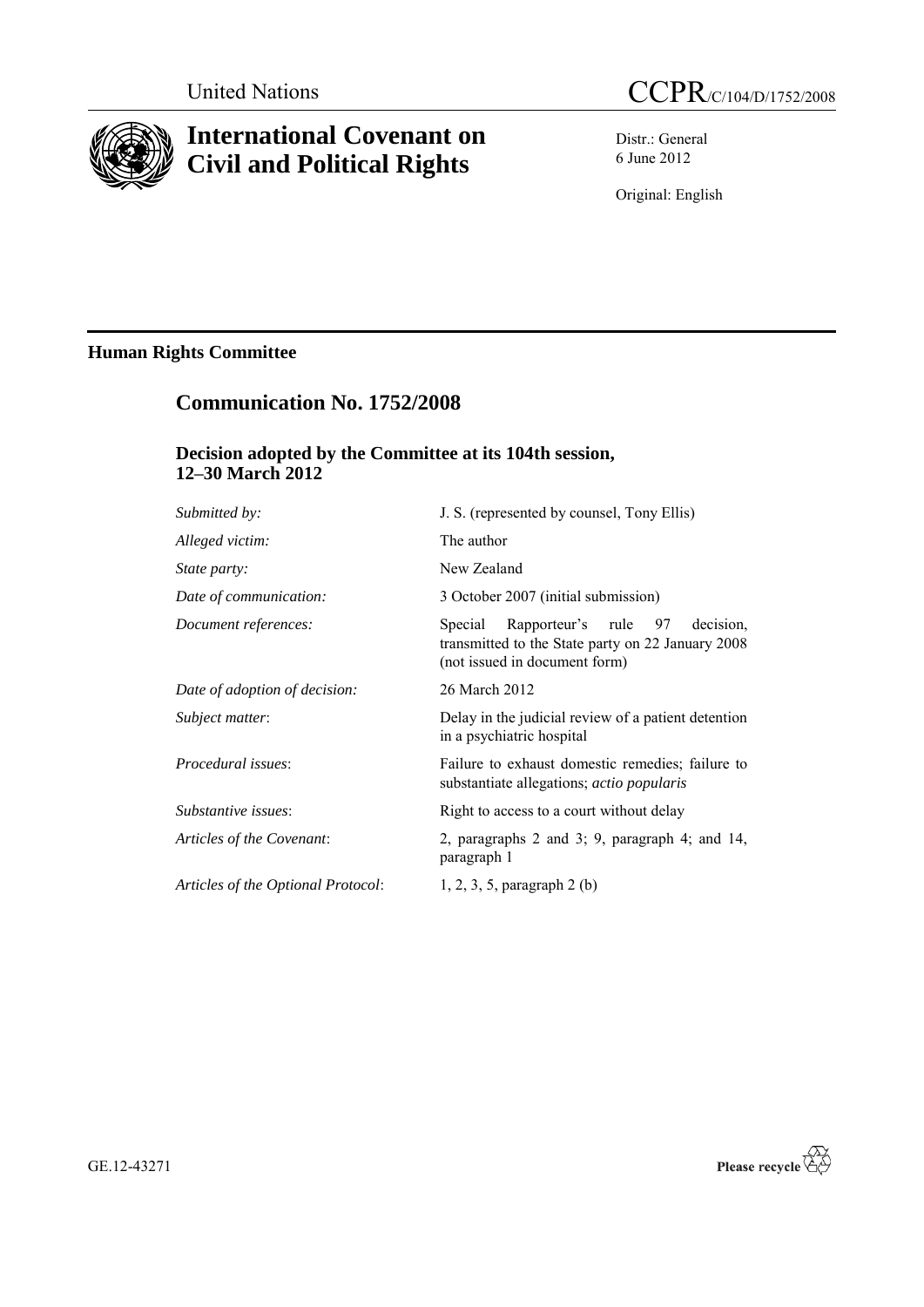## **Annex**

# **Decision of the Human Rights Committee under the Optional Protocol to the International Covenant on Civil and Political rights (104th session)**

concerning

## **Communication No. 1752/2008\***

| Submitted by:          | J. S. (represented by counsel, Tony Ellis) |
|------------------------|--------------------------------------------|
| Alleged victim:        | The author                                 |
| <i>State party:</i>    | New Zealand                                |
| Date of communication: | 3 October 2007 (initial submission)        |

*The Human Rights Committee*, established under article 28 of the International Covenant on Civil and Political Rights,

*Meeting* on 26 March 2012

*Adopts* the following:

## **Decision on admissibility**

1. The author of the communication is J.S., a New Zealand national born on 20 November 1964. He claims that his detention in a psychiatric hospital against his will and the proceedings brought before the State party's courts as result violated his rights under articles 2, paragraphs 2 and 3; 9, paragraph 4; and 14, paragraph 1, of the Covenant. He is represented by counsel, Mr. Tony Ellis.

## **Facts as presented by the author**

2.1 The author was diagnosed as having a bipolar/schizoaffective disorder that could be controlled by taking prescribed medication. By the time he submitted his communication he had been subject to five admissions to hospital since 2002 and to compulsory treatment order. His mother claimed that he had had behavioural outbursts such as jumping from a balcony, being naked in public places, experiencing hallucinations and abandoning his car on a motorway. On 27 October 2006, she contacted the North Shore Two Community Health team due to her concerns about his behaviour, notably his elevated mood and excessive spending including purchasing two apartments with virtually no deposit.

2.2 On 28 October 2006, the author accepted to go to the hospital's emergency unit. Upon his arrival, a nurse called the author's mother to inform her of the situation and

<sup>\*</sup> The following members of the Committee participated in the examination of the present communication: Mr. Lazhari Bouzid, Ms. Christine Chanet, Mr. Ahmad Amin Fathalla, Mr. Cornelis Flinterman, Mr. Yuji Iwasawa, Mr. Walter Kaelin, Ms. Zonke Zanele Majodina, Ms. Iulia Antoanella Motoc, Mr. Gerald L. Neuman, Mr. Michael O'Flaherty, Mr. Rafael Rivas Posada, Sir Nigel Rodley, Mr. Fabian Omar Salvioli, Mr. Marat Sarsembayev, Mr. Krister Thelin and Ms. Margo Waterval.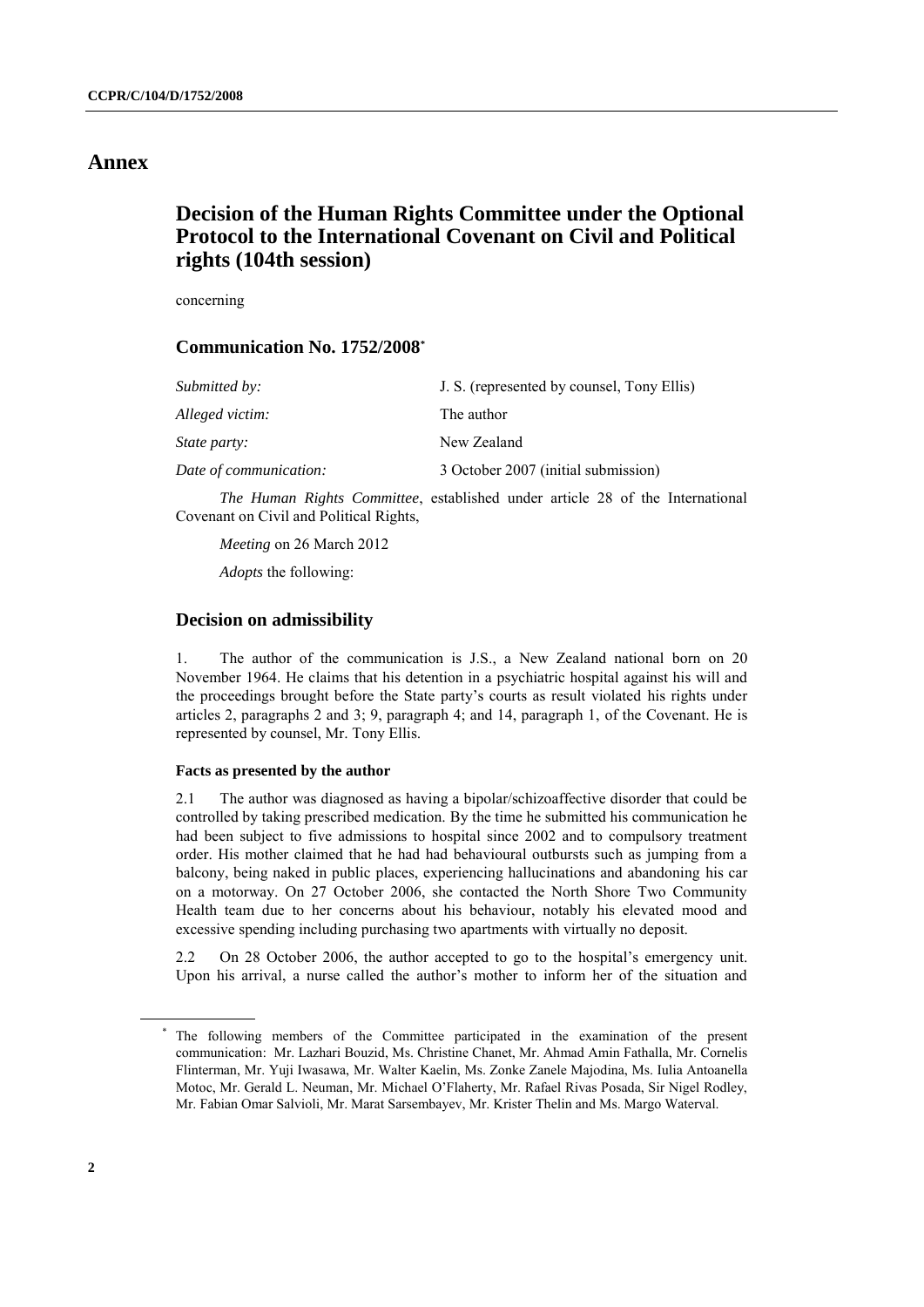inquire whether she, or another relative, would come to the hospital to stay with him while he was being assessed, as required by section 9(2)(d) of the Mental Health Compulsory Assessment and Treatment Act 1992 (MHCAT). None of them wished to be involved, and the author was informed accordingly. Then he was informed that he could nominate somebody else. He did not provide any name but confirmed that he wished to get on with the assessment process. The psychiatric assessment concluded that J.S. was mentally disordered and needed further assessment and treatment pursuant to MHCAT. The clinical report highlighted that he had placed others at risk, exhibited poor judgment and his ability to care for himself was compromised. The author refused to accept copies of relevant documents and became irritable, trying to leave the hospital.

2.3 On 29 October 2006, upon a preliminary assessment certificate issued by the psychiatric registrar on duty, the author was admitted to the Tahuratu Mental Health Unit. The author stayed in the hospital until 10 January 2007.

2.4 On 1 November 2006, the author filed an application for judicial review before the District Court, under section 16 of the MHCAT, where he contested the medical report and argued that he was not of unsound mind and there was no emergency in his case. Therefore, he was arbitrarily detained at the hospital.<sup>1</sup> He also held that his request to be assisted by a lawyer was denied and that no family member was present during his examination, in breach of MHCAT. On 1 November 2006, his claim to be released was refused and a medical certificate was issued stating that the author needed a further 14 day period of assessment and treatment. On 8 November 2006, the District Court also refused a second application for review.

2.5 In parallel, on 8 November 2006, the author filed an application for a writ of habeas corpus against the Director of Area Mental Health Services Waitemata District Health Board (the District Health Board), before the High Court, to obtain release. He claimed that the statutory requirements of detention under MHCAT were not being complied with, particularly his right to be informed of the legal requirements that the assessment examination take place in the presence of a family member, a caregiver, or other person concerned with his welfare. Secondly, he was detained unlawfully as he was not mentally disordered as defined in MHCAT. Thirdly, the evidence provided to justify his detention was irrelevant. On 16 November 2006, the High Court stated that the decision to proceed with the assessment without any other person's presence was contrary to MHCAT, but it did not in itself imply the invalidity of the detention. Regarding the mental condition of the author and the lawfulness of his detention, the Court pointed out that the habeas corpus was best suited to simple actions where the issue relates to the lawfulness of the actual act of detention. The issue brought in the author's application was not a matter that was properly raised in an application for habeas corpus, but rather fell within the ambit of judicial review. Thus, the author's application was denied. On 21 November 2006, the author appealed this decision before the Court of Appeal, alleging that the High Court failed to assess whether he was arbitrarily detained and that his release was denied without reasons, in violation of MHCAT and the New Zealand Bill of Rights Act 1990 (NZBORA). The appeal was dismissed on 12 December 2006. On the same day, before he learned about the dismissal, the author applied to the Supreme Court for a leapfrog appeal, seeking to ignore the delayed judgment of the Court of Appeal not issued by that moment and to have the case heard by the Supreme Court before it closed down for vacation.

2.6 On 13 December 2006, the leapfrog appeal was withdrawn and an application for leave to appeal before the Supreme Court was lodged. The author requested urgent and

<sup>1</sup> The author's application refers to European Court of Human Rights' jurisprudence in *Winterwerp* v. *The Netherlands* (1979) 2 EHRR 387, p. 402, para. 39.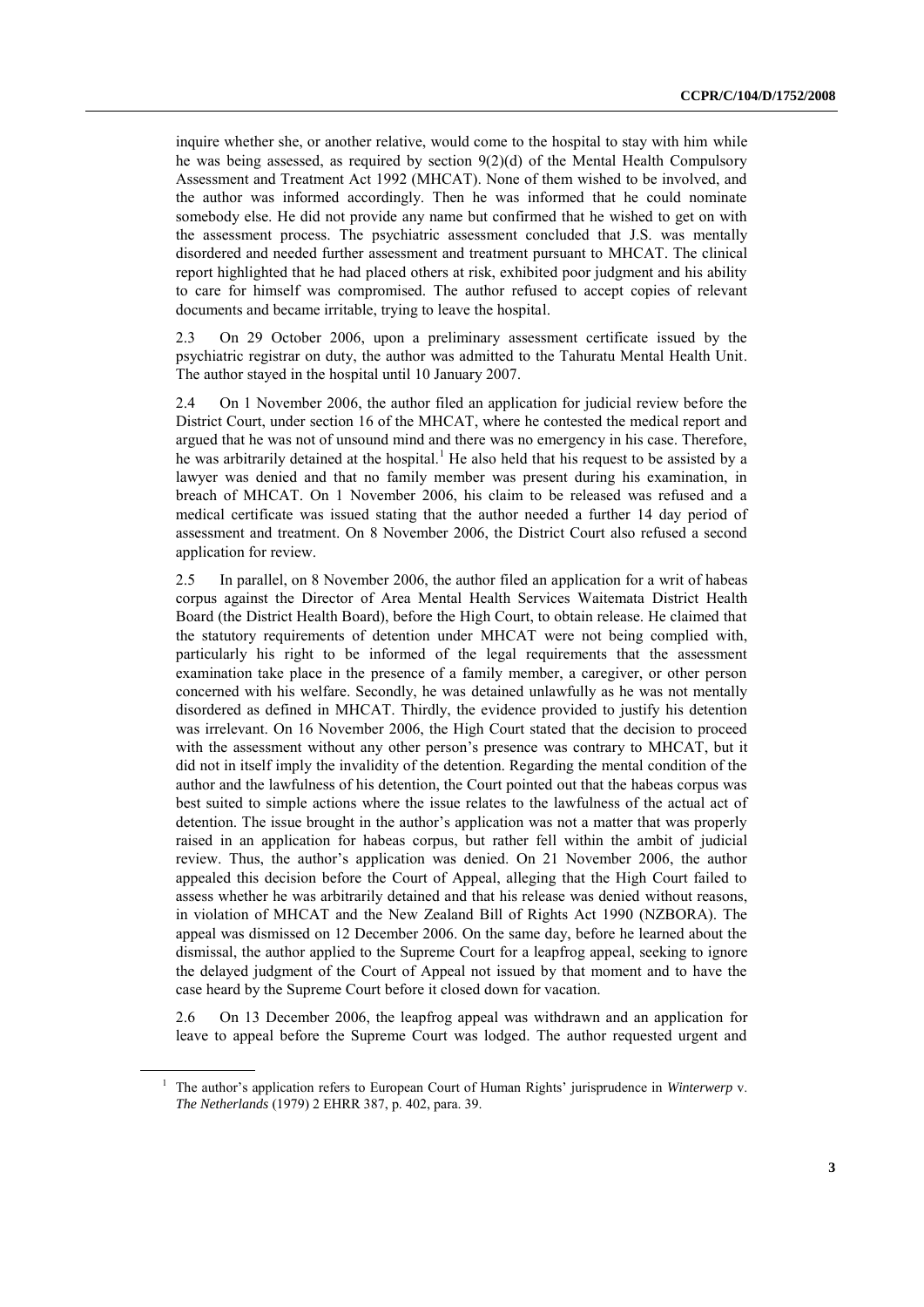priority hearings,<sup>2</sup> pursuant to section 17 of the Habeas Corpus Act. On 14 December 2006, the Supreme Court issued a minute-setting hearing for 13 February 2007. The Supreme Court pointed out that it was not realistic to require counsels to prepare submissions in a short time frame. In addition, the Supreme Court could not reach the quorum of five judges, because one of them recused himself in view of the fact that his daughter was a member of the District Health Board (the respondent), and no acting judge was available during that period. On 15 December 2006, the author submitted a memorandum, holding that the delay caused by the Supreme Court's Christmas and summer vacations, between 20 December 2006 and 12 February 2007, without arrangement in place for any urgent hearing, would cause an effective denial of access to court. In view of the systematic failure of the State party to provide a meaningful justice system that operated over vacations period, and its inability to examine the lawfulness of his detention in due course, the author requested the Supreme Court to order the Ministry of Justice to award legal costs, i.e. to be reimbursed for the costs he had to pay as a result of the habeas corpus proceedings. Furthermore, the author submitted that the Court of Appeal contributed to the overall delay, not disposing his appeal as a matter of priority and urgency in breach of the State party international obligations and section 17 of the Habeas Corpus Act.

2.7 On 14 February 2007, the Supreme Court dismissed the leave to appeal because it was not possible to consider the habeas corpus insofar as the author had been released from inpatient to outpatient. The decision did not address the author's claim with regard to the legal costs.

2.8 On 1 March 2007, the author filed an application before the Supreme Court and requested to be awarded legal costs. He reminded the Court that he submitted this claim within his application for leave to appeal. He argued that he could not challenge the legality of his detention due to a systematic failure of the Government to guarantee that the judicial system operates over vacation period. Thus, it was held that it did not correspond to the District Health Board, as respondent in this case, but to the Ministry of Justice to cover the legal costs of the Supreme Court proceeding. In addition, the author accepted he had legal aid in the High Court, but he did not request it in the Court of Appeal because he was wrongly advised by his lawyer. Notwithstanding his habeas corpus application was dismissed at these instances, he informed the Supreme Court that he would submit an application to request legal costs due to the extraordinary length of time of the proceedings. On 7 March 2007, his claim for legal costs was dismissed by the Supreme Court. The Court held that the application for costs was against the Ministry of Justice which was not a party to the case and that the primary reason for its delay was the author's counsel request of having the necessary time for preparation before hearings take place.

2.9 The author further argues that, due to be labelled as having a mental illness, he was subjected to unlawful discrimination by the psychiatric services and the judiciary, and that he intends to undertake further domestic action in this respect.

2.10 The author submits that the dismissal of the application for leave to appeal by the Supreme Court, on 14 February 2007, exhausted all domestic remedies.

## **The complaint**

3.1 The author asserts that articles 2, paragraphs 2 and 3; 9, paragraph 4; and 14, paragraph 1, of the Covenant were violated by the State party, while he was arbitrarily detained in a psychiatric hospital, without speedy access to effective judicial remedies.

<sup>&</sup>lt;sup>2</sup> The author's counsel informed to Supreme Court that he estimated both parties could be ready in four days.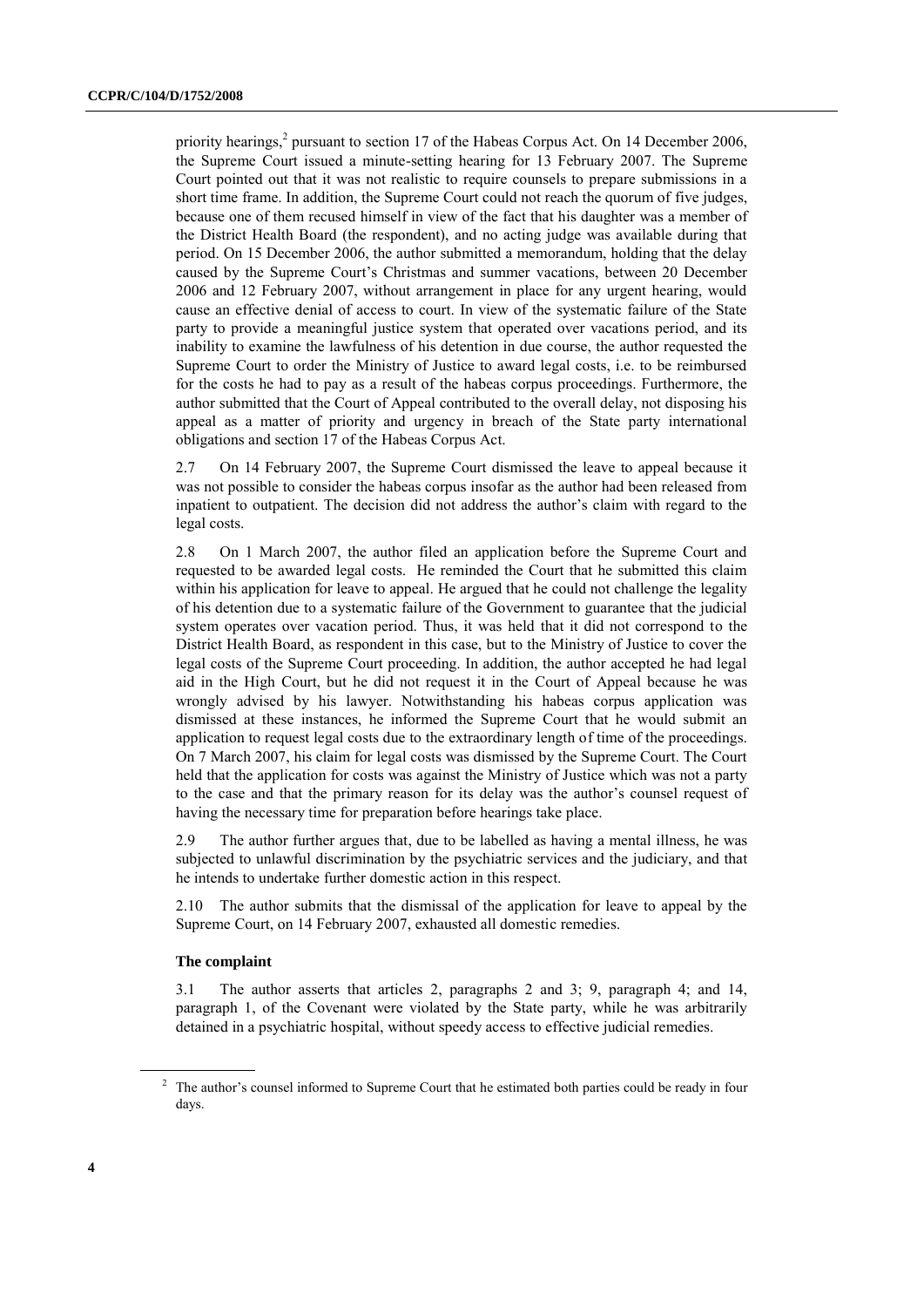3.2 As to article 2, paragraphs 2, and 3 (a) and (b), of the Covenant, the author claims that NZBORA does not fully implement the Covenant, does not have status of "supreme law" and can be displaced by any other Act of Parliament. He further upholds that the Covenant has no direct application into the State party's legal system and the enjoyment of rights is not effectively assured by the judiciary. Section 6 of NZBORA states that in interpreting an enactment, it shall be preferred an interpretation consistent with the rights and freedoms set out in NZBORA. However, courts are not allowed striking down primary legislation inconsistent with NZBORA or the Covenant,<sup>3</sup> pursuant to section 4 of NZBORA. The author alleges that the State party fails to comply with the requirement under article 2, paragraph 2, of the Covenant. He points out that according to the Committee's view in its general comment No. 31 (2004) on the nature of the general legal obligation imposed on States parties to the Covenant,<sup>4</sup> read together with articles 26 and 27 of the Vienna Convention on the Law of Treaties, 1969, the State party cannot justify this failure, by reference to its internal legislation or to political, social, cultural or economic considerations. In consequence, this failure breaches the obligation contained within article 2, paragraphs 2 and 3, of the Covenant.

3.3 The author refers to article 9, paragraph 1, and indicates that the District Court failed twice to assess adequately the arbitrariness of his detention in a psychiatric hospital, in particular, the lack of grounds for his detention and the failure to comply with the requirements established by the law (MHCAT).

3.4 The author submits that the State party's failure to provide enough resources to the judiciary and make adequate provision for the holiday period to guarantee the normal functioning of the Supreme Court violated his right under article 9, paragraph 4, to request a court to decide without unreasonable delay<sup>5</sup> on the lawfulness of his detention and his right to access to independent judicial bodies. The State party has the duty to ensure that judicial bodies act without delay and cannot use as an excuse that only four Supreme Court judges were available. The three-month length of the habeas corpus proceedings was excessive, and breached his right to access to an effective remedy enshrined in article 9, paragraph 4, of the Covenant.

3.5 As to article 14, paragraph 1, of the Covenant, the author claims that the dismissal of his application for legal costs by the Supreme Court should be seen as part of the violations of his right to access to court. He also argues that the judiciary lacks financial and administrative independence. Independence entails that courts should be perceived as such. However, the Supreme Court ignored totally the author's memorandum regarding hearing date and judicial independence, failed to take steps to call more judges and blamed the author for the delay. Thus, the author concludes that the Supreme Court cannot be perceived as an independent body or did not show that it was independent. Furthermore, the absence of sufficient Supreme Court judges does not only affect the right to access to court, but also breaches the rule of law itself.

<sup>&</sup>lt;sup>3</sup> The author refers to Committee's concluding observations regarding the third periodic report of New Zealand (A/39/40, para. 185), in which the Committee recommended the State party "that the courts should have the power to strike down legislation inconsistent with the Covenant rights affirmed by the Bill of Rights Act. It also recommended that there should be remedies for all persons whose rights under the Covenant have been violated."

<sup>4</sup> *Official Records of the General Assembly, Fifty-ninth Session, Supplement No. 40*, vol. I (A/59/40 (Vol. I)), annex III.

 $5$  The whole habeas corpus proceedings lasted three months and six days. There were 21 days between the filing of appeal and the Court of Appeal's judgement and two months and one day, between the filing of the application for leave to appeal and the Supreme Court judgment.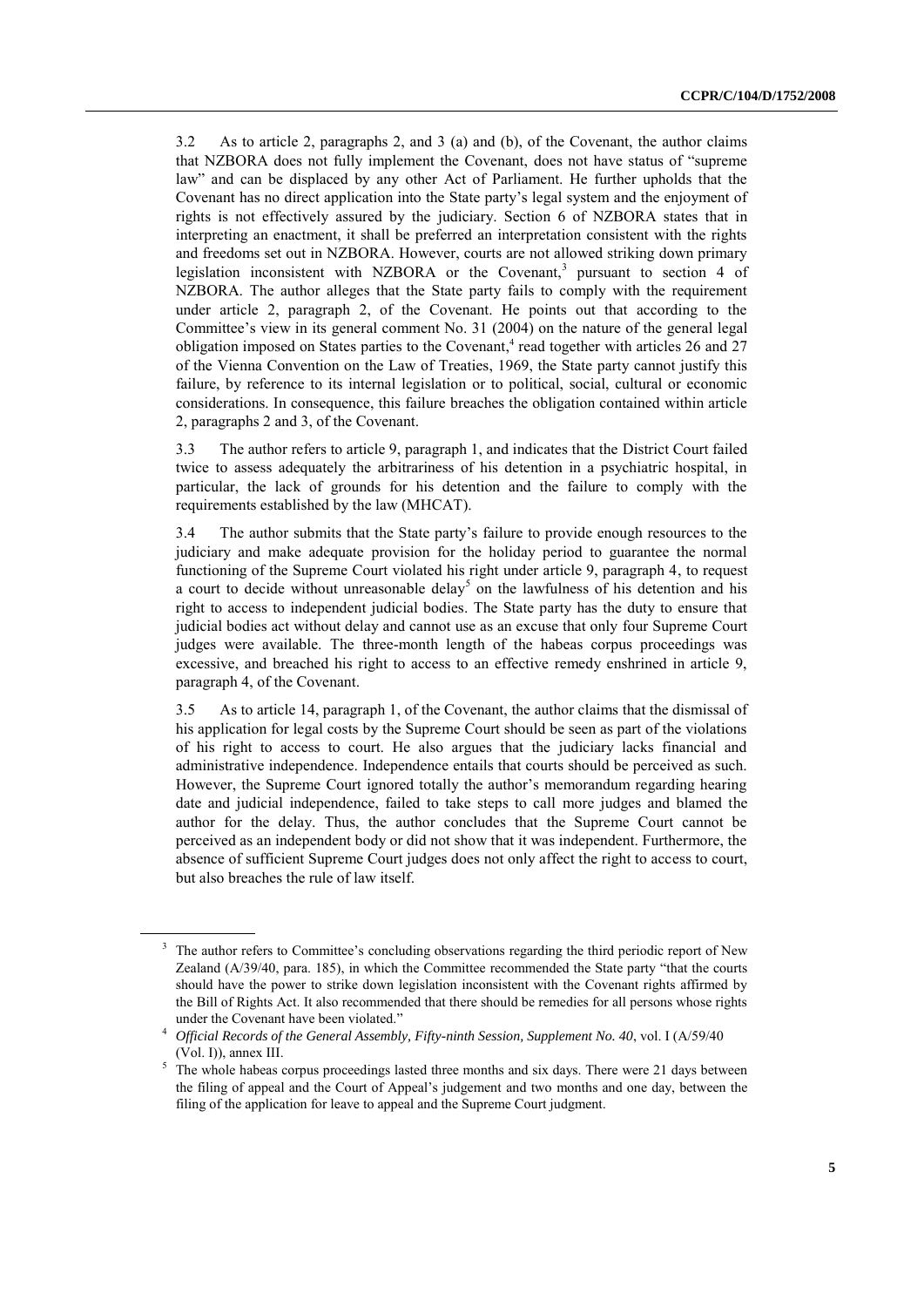3.6 The author asserts that appeals lodged in December or January receive less favourable treatment than those lodged at other time of the year and recalls in this respect the prohibition of discrimination enshrined in article 26 of the Covenant. He points out that the Supreme Court made no efforts to appoint a fifth judge that could examine his application for leave to appeal and, the same day his application was lodged, it decided that no acting judge were available to complete the quorum, which shows that the Court did not try to find a substitute judge or that its administrative arrangements failed to prevail this kind of situations.

3.7 The author requests the Committee to consider domestic proceedings costs<sup>6</sup> and costs for the proceedings before the Committee as part of the remedies that the Committee may request.

#### **State party's observations on admissibility and merits**

4.1 In July 2008, the State party submitted its observations on admissibility and merits. It indicates that, on 28 October 2006, the author was assessed by a psychiatrist upon contacts between his mother and the mental health staff of the local health authority, the Waitemata District Health Board (the Health Board). In addition to the proceedings under the Habeas Corpus Act, the author's status as compulsory patient was subject of scrutiny under the MHCAT. The author applied for judicial review to the District Court twice, on 1 and 8 November 2006. On 15 November 2006, the Health Board applied to the District Court for an order allowing the author's continuing compulsory care, pursuant to the MHCAT. On 22 November 2006, the District Court ordered preparation of a second opinion, upon request of the author. It also ordered that he should remain in the hospital on an interim basis. On 6 December 2006, the District Court reserved its decision pending the outcome of the habeas corpus proceedings at the Court of Appeal and extended again his stay in the hospital on an interim basis. On 18 December 2006, the District Court delivered its judgment granting compulsory treatment. From 22 December 2006 to 10 January 2007, as further medical assessments concluded that his circumstances had changed positively, he was allowed home leaves of approximately five days each.

4.2 The State party upholds that the communication is inadmissible *ratione personae*, for failure to exhaust domestic remedies and insufficient substantiation, pursuant to articles 1, 2, and 3 of the Optional Protocol; and rules 96 (b), (c), and (f) of the Committee's rules of procedure.

4.3 As to the claims of violation of article 2, paragraphs 2 and 3 (a) and (b), of the Covenant, the State party's courts do not apply international obligations directly because it has a dualist legal system. Nevertheless, article 2 of the Covenant does not require a direct application of the Covenant. Secondly, in the author's communication there is no allegation of breach of article 2, in conjunction with violations of substantive rights of the Covenant. Thus, being an *actio popularis*, these claims should be declared inadmissible *ratione personae*, under article 1 of the Optional Protocol.

4.4 With regard to the claims of violations of articles 9, paragraph 1, and  $26^7$  of the Covenant, they should be declared inadmissible for failure to exhaust domestic remedies pursuant to article 5, paragraph 2 (b), of the Optional Protocol, insofar as the author has brought allegations before the Committee that either were not pursued in domestic proceedings or that were determined as question of fact by the State party's courts, before which no claim of arbitrary procedure or injustice was made. Alternatively, the claims lack

<sup>6</sup> The author claims that he spent NZ\$ 23,196.77 in the Court of Appeal and NZ\$ 14,303.00 in the Supreme Court.

<sup>7</sup> See *supra* note **Error! Bookmark not defined.**.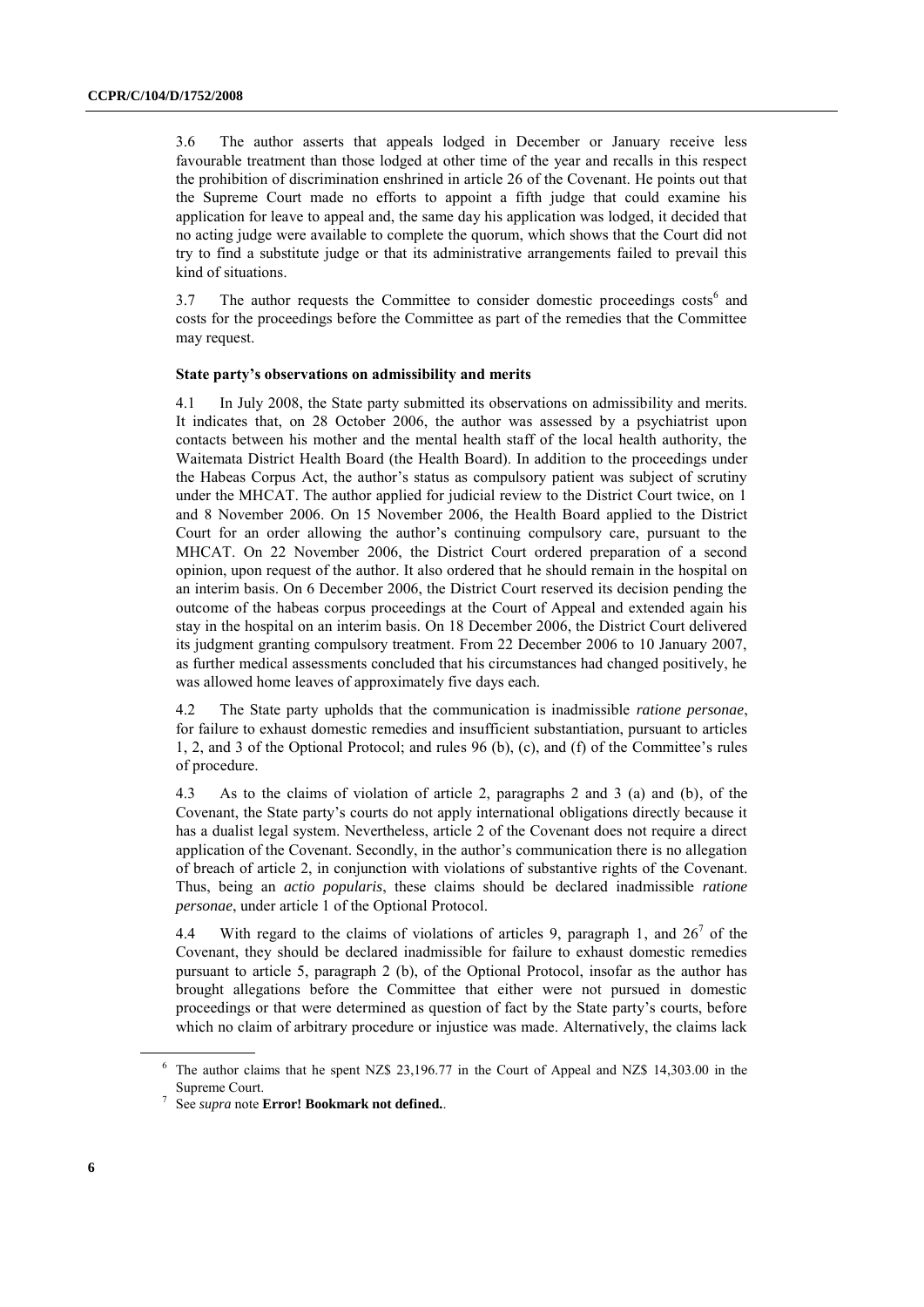sufficient substantiation. The author was subject to detention pursuant to MHCAT, as a compulsory patient upon a clinical assessment that concluded his mental health condition was a serious danger to himself and others. The measures taken were subjected to clinical and judicial scrutiny and the treatment imposed to the author had legitimate reasons and did not amount to discrimination.

4.5 Regarding the claims of violation of article 9, paragraph 4, they should be declared inadmissible for lack of substantiation, failure to exhaust domestic remedies, and incompatibility with the provisions of the Covenant, pursuant to articles 2 and 3 of the Optional Protocol. The author's allegations do not disclose any instance of unreasonable delay. The primary objective of article 9, paragraph 4, meaning to ensure prompt and ongoing judicial oversight of detention, was readily met. During the 10 weeks the author was under compulsory care, his continuing detention was subjected to independent scrutiny by the courts, which considered and upheld this measure in seven occasions. The author's applications for review were heard and decided on the day they were made. His application for habeas corpus at first instance was heard within six days and decided two days later, whereas the appeal and subsequent application for leave to appeal to the Supreme Court were heard and decided within three weeks and two months, respectively, notwithstanding the complexity of the case and the inclusion of additional grounds in each instance. Therefore, in these circumstances, and taking into account the psychiatric care purpose of the author's detention, the length of the habeas corpus proceedings was reasonable and within the parameters established by the Committee or the European Court of Human Rights.

4.6 In addition, the author had alternative judicial means at his disposal. The author could have sought interim release under section 11 of the Habeas Corpus Act, or filed an application for judicial review pursuant to section 16 of MHCAT, or other civil proceedings with regard to any other allegation of unlawfulness not determined in the habeas corpus proceedings. The Court of Appeal or the Supreme Court could have been able to deal with an application for interim release on an urgent basis. The author could have also made further challenges to his detention as compulsory patient, i.e. when his mental health condition would have improved, by an application for judicial review to the District Court, which, in fact examined two applications for review under MHCAT also on an urgent basis. Hence, the author failed to exhaust domestic remedies. Finally, the State party argues that the Supreme Court assessed the author's application for leave and the prospect of intervention by other interested parties and formed the view that the proposed appeal required substantial preparation time. As a finding of a domestic court and, particularly, the final appellate court for New Zealand, and absent any plausible claim of arbitrariness or injustice, that view does not warrant reconsideration by the Committee.

4.7 As to the claim of violation of article 14, paragraph 1, in respect of the failure to award the legal costs, the State party argues it should be declared inadmissible as incompatible with the provision of the Covenant and/or as ill-substantiated, for failure to exhaust domestic remedies, and *ratione personae*. First, neither article 14, paragraph 1 of the Covenant nor the State party legislation require the award of costs in respect of unsuccessful proceedings and, in the present case, the author's appeal and application for leave to appeal were both dismissed by Courts. Secondly, the author was provided with public legal aid for his application for habeas corpus before the High Court. Nevertheless, he did not request this aid for the following instances, upon advice of his counsel. Thirdly, the author did not appeal the court decision that refused the costs application. The State party further argues that this claim is based on the claim of unreasonable delay, which is unsubstantiated.

4.8 As to the claim of violation of article 14, paragraph 1, with regard to the failure of the Supreme Court to make a public statement calling for additional judges and its lack of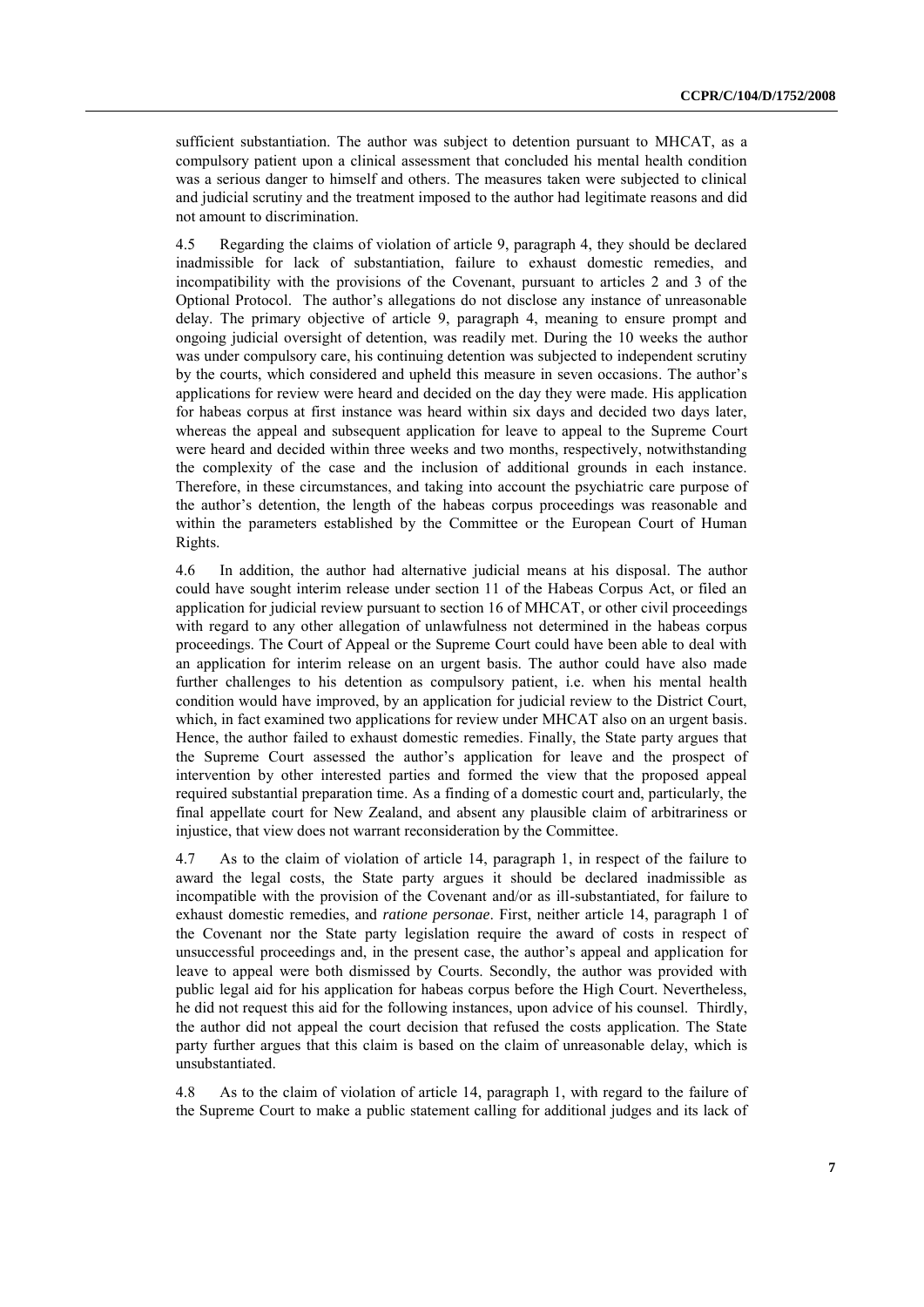administrative independence, it should be declared inadmissible as incompatible with the provisions of the Covenant and/or not sufficiently substantiated, for seeking to review findings of national courts, and for failure to exhaust domestic remedies. First and foremost, the author's claim is grounded on the premise that the Court required additional judges and this produced an unreasonable delay. However, there was no such delay. Secondly, as to the assertion that the State party's court gave to the author's case a secondary significance and did not weight its urgency, it is recalled that the Committee does not review factual assessments by national courts, unless it is ascertained that a court manifestly violates its obligation of impartiality, acts arbitrarily or their findings amount to denial of justice. Thirdly, the author could have sought interim release pending the hearing of his application for leave, but he decided not to do so.

4.9 With regard to the author's request to the Committee to consider legal costs of the proceedings before it as part of the remedies to be recommended, the State party argues it is inadmissible and without merit. It further alleges that even if some part of the communication were upheld, the inclusion of extensive unmeritorious and/or irrelevant material should bar any such remedy as inappropriate.<sup>8</sup>

## **Author's comments on the State party's observations on admissibility and merits**

5.1 As to the State party's observations on article 2, paragraphs 2 and 3 (a) and (b), the breaches to these provisions are to be read in conjunction with the violations suffered by the author of articles 9, paragraph 4, and 14, paragraph 1, of the Covenant. Therefore, they cannot be considered *actio popularis*. The author holds that NZBORA prevents the Appeal and Supreme Courts from applying directly articles 9, paragraph 4, and 14, paragraph 1, of the Covenant and requests the Committee to find that the State party has not fully implemented the Covenant in order to provide individuals with an effective legal remedy.

5.2 As to the State party's observations on articles 9, paragraph 1, and 26, the author clarifies that he referred to these articles only by way of background information, but does not claim violations of them.

5.3 As to the State party's observations on article 9, paragraph 4, and the possibility to apply for an interim release, it is debatable that the Court of Appeal and the Supreme Court have jurisdiction to grant an interim order for release. According to section 11 of the Habeas Corpus Act, only the High Court has jurisdiction to grant such order. It would be pointless to apply for an interim application, which does not examine substantial rights, while a hearing of a final application involving priority and urgency is pending. Regarding the time frame of the habeas corpus proceedings, the author holds that in order to avoid an unreasonable delay, the Supreme Court could proceed without the intervention of any other person other than the plaintiff's and respondent's counsels, disposing the final application with priority and urgency.

5.4 As to the State party's observations on article 14, paragraph 1, and its refusal to pay legal costs, the author asserts that when a proceeding becomes unmeritorious simply as direct result of the undue delay caused by the Supreme Court and to a lesser extent the Court of Appeal, the legal costs ought to be awarded against the State party. He submits that he did not request the Supreme Court for a delay of hearing, and informed it that only two–four days of preparation were required. He further clarifies that he sought costs against the party responsible for the unreasonable delay, that is, the Ministry of Justice rather than the respondent, the Health Board, who was not in fault in that respect.

<sup>&</sup>lt;sup>8</sup> According to the State party, this is the approach followed by the European Court of Human Rights in similar circumstances.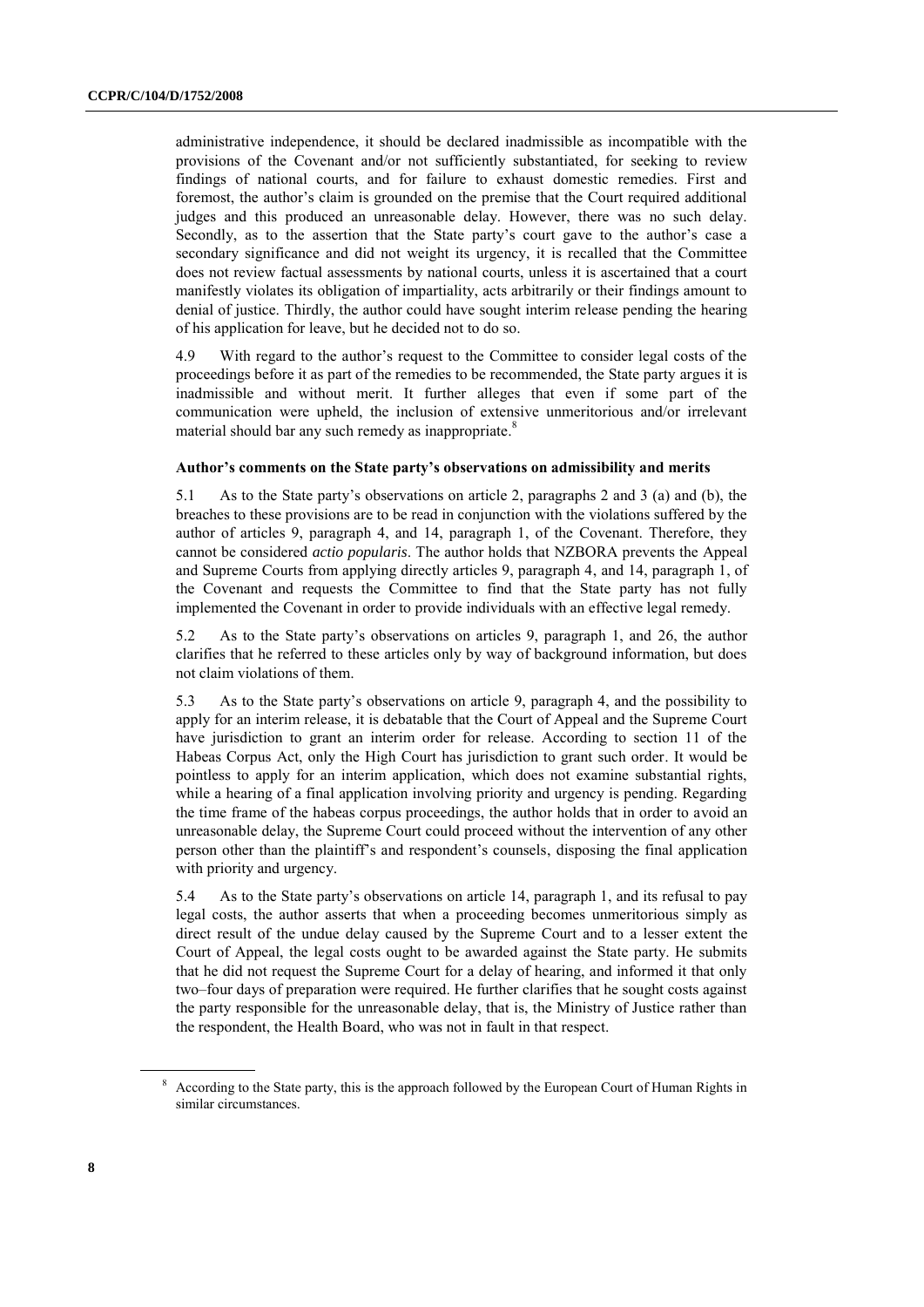5.5 As to the State party's observations on article 14, paragraph 1, and the Supreme Court's failure to publicly call for appointment of additional judges, the author reaffirms that the primary reason for the delay was the lack of sufficient judges appointed to the Bench of the Supreme Court. The Court itself admitted in its judgment on the author's application for legal costs that "there [were] a limited number of persons permitted by the Supreme Court Act 2003 to perform that function that would have been available at that time".

## **Issues and proceedings before the Committee**

#### *Consideration of admissibility*

6.1 Before considering any claim contained in a communication, the Human Rights Committee must, in accordance with article 93, of its rules of procedure, decide whether or not it is admissible under the Optional Protocol to the Covenant.

6.2 As required under article 5, paragraph 2 (a), of the Optional Protocol, the Committee has ascertained that the same matter is not being examined under another procedure of international investigation or settlement.

6.3 The author holds that the length of the habeas corpus proceedings at the Court of Appeal and Supreme Court, of 21 days and 2 months and 1 day, respectively, is excessive and breached his right to a decision without delay on the lawfulness of his detention under article 9, paragraph 4. He argues that the Supreme Court did not give due priority to such urgent proceedings and was not diligent in guaranteeing its functioning during vacations period. The State party alleges that during the ten weeks the author was under compulsory care, his continuing detention was subjected to independent scrutiny by the courts, which considered this measure on seven occasions. The author´s applications for review were heard and decided on the day they were made. His application for habeas corpus at first instance was heard within six days and decided two days later, whereas the appeal was decided within three weeks.

6.4 In the circumstances of the case and in view of the length of time within which the author's applications for judicial review of his detention were dealt with by the District Court, the High Court, the Court of Appeal and the Supreme Court, the Committee considers that the author has failed to substantiate, for purposes of admissibility, his claim under article 9, paragraph 4, of the Covenant. Accordingly, the Committee declares this claim inadmissible under article 2 of the Optional Protocol.

6.5 As to the author's claims that the refusal by the Supreme Court to award him legal costs violated his rights under article 14, paragraph 1, the Committee notes that the author was able to pursue his remedies from the District Court to the Supreme Court, had legal aid in the first instance and did not apply for it in the Court of Appeal or the Supreme Court. In the circumstances, the Committee considers that the author has not substantiated how the denial of "legal cost" by the Supreme Court constituted an obstacle in his access to the Courts and a breach of article 14, paragraph 1, of the Covenant.

6.6 The Committee notes the author's claims that the Supreme Court was not independent because it ignored his memorandum requesting to fix the date of hearing in December 2006, failed to take steps to call for more judges, and lacks administrative and financial independence. It also notes the State party's arguments that the main reason why the Supreme Court did not grant the author's request was the complexity of the appeal and the Court's assessment that it was not realistic to require counsels to prepare submissions in a short time frame. In the light of the State party's observations, the Committee considers that the author failed to sufficiently substantiate his claims under article 14, paragraph 1,